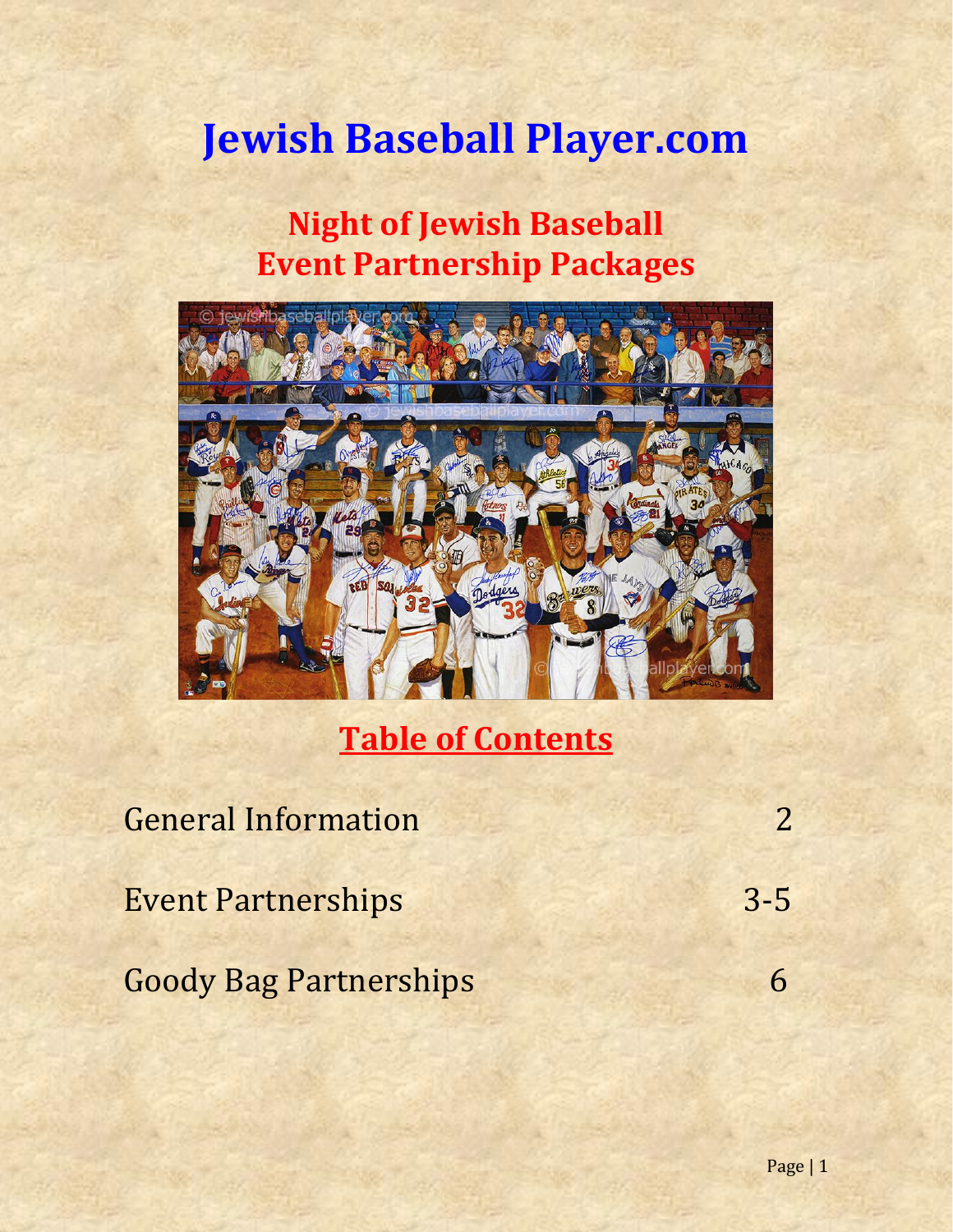# **Partner with Us On Our Inaugural U.S. Tour "Night of Jewish Baseball"**

**Promote Your Company or Product to New Audiences… Be Part of a Unique Event Experience… Partner with Jewish Baseball Players, Executives and Celebrities…**

### **2 Ways to Become an Event Partner/Sponsor**

- Individual Event Partner/Sponsor
- Goody Bag Partner/Sponsor

## **The Event – A Night of Jewish Baseball**

Our "Night of Jewish Baseball" Program has been a huge success already, with events in Chicago, Florida, New York, California, Texas and other states across the country. Our project has been the subject of dozens of media outlets including radio, newspaper, and magazines, and is scheduled to be a featured story on TV in the near future. Every event is well publicized and always attended by a full house.

Briefly, the "Night of Jewish Baseball brings together Jewish baseball players/executives, Jewish patrons, and the highly sought after Jewish Baseball Player Artwork, allowing an incredible fan experience of close interaction with Jewish ballplayers. The nights begin with a short cocktail reception of mingling with the players before breaking off into the dinner and main program. The players share stories of the "good old days" and talk about what it meant to be a Jewish ballplayer in the major leagues. We'll also hear the story behind the creation of the iconic "Jewish Baseball Players" Artwork. Audience participation and questions are encouraged, while all go home with free autographs and commemorative souvenirs. The events always receive rave reviews.

Due to the incredible success of our program, we are now offering partnership opportunities to join us for the remainder of our 2015 Tour, as well as the events being scheduled for 2016.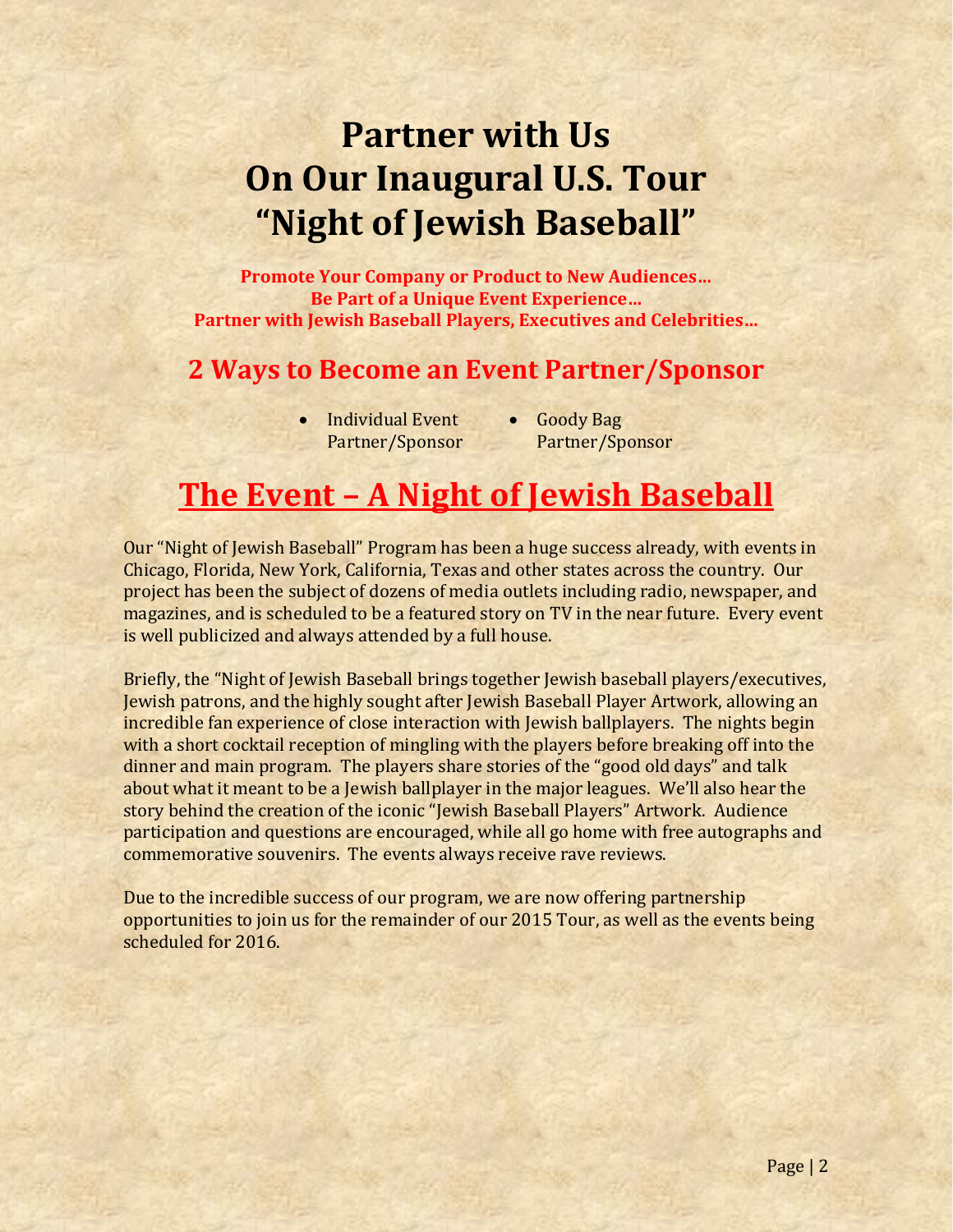## **Original Artwork Event Partnerships**

### **All Original Artwork Packages Include the Following:**

- Presentation of Entire Unique Program by Greg Harris, Originator of Project. He Will Appear at Event as MC, All Expenses and Honorarium Paid
- Availability of One or More Ballplayers for the following (Included with all packages except "Double Package"):
	- o Individual One on One Meeting Prior to Event with Major Sponsor and All Ballplayers at Event (Up to 2 People Per Sponsorship Package)
	- o Attendance by Ballplayers at Cocktail Hour For Other Larger Donors Immediately Prior to Event
	- o Ballplayers Made Available for Local Radio Interviews to Promote Event and Sponsor
- At Least 1 Originally Signed Series I Piece of Jewish Baseball Artwork to be Retained by Sponsor for Personal Use or Donated to Host for Auction Item (Piece Valued at \$6,500)
	- o Each Piece of Artwork Comes with the Following:
		- Memberships in the Jewish Baseball Player Executive Club Providing Free Attendance at the Annual Reunion of Ballplayers and Owners of the Artwork
		- Each Owner Will Receive a Phone Call from One of the Athletes (or Perhaps a Personality) Featured in the Art
		- ▶ Book and DVD About the Monumental Effort to Coordinate Production of the Original Concept and Obtaining All of the Signatures
		- > Licensing and Certificate of Authenticity from Major League Baseball
- Optional Raffle Package Valued at Almost \$10,000, Including \$6,500 Artwork, Which Will Generate \$4,000 to Host
- Marketing of Event to Jewish Baseball Player.com Network of Thousands
- Sponsor Name and Logo on All Event Communications
- Commemorative Plaque Honoring Sponsor of Package to be Hung at Host Venue or Sponsor Premises and Personal Phone Call of Thanks from a Ballplayer
- 8 x 10 Reprint of the Artwork Signed By Players in Attendance as Free Giveaway for Every Attendee
- Baseball Signed by Players in Attendance for VIP Ticket Holders and for Major **Sponsors**
- Signage For Event (To Be Signed And Auctioned/Raffled Off)
- Artwork Souvenir Centerpieces For Each Table (To Be Signed and Given Away to One Person at Each Table)
- Giveaway of Item Used During Presentation to One Person in Attendance
- Table Decorations of Baseball Related Items
- Wine Tasting Table Featuring Kosher Israeli Wines Sponsored by Israel Wine Producers Association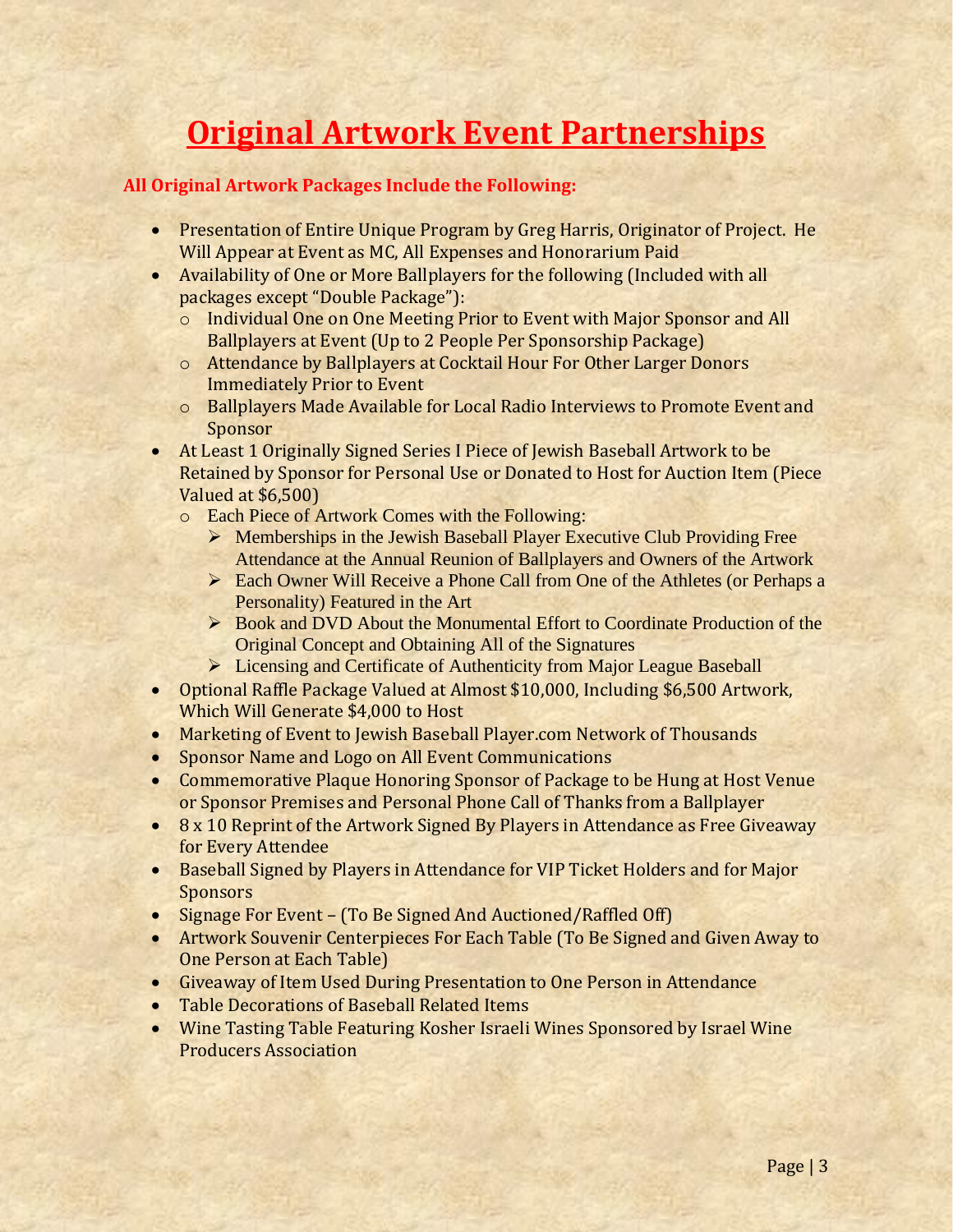### **Original Artwork Packages Available**

Each Specific Package Includes All of the Above Items, Plus the Following:

\* Athletes / Celebrities Will Appear at Event, Including Private VIP & Major Sponsor Only Meet & Greet Immediately Before Event, All Expenses and Honorariums Paid. They Will Freely Sign all Autograph Requests.

\*\* Pieces of Jewish Baseball Artwork to be Retained by Sponsor for Personal Use or Donated to Host to be Used as Auction Item or Other Fundraising Tool During Event. (Each Piece Valued at \$6,500 or above)

| <b>Package</b>  | Cost     | $#$ of         | <b>Pieces</b>  | <b>Other Items Included</b>                           |
|-----------------|----------|----------------|----------------|-------------------------------------------------------|
| <b>Name</b>     |          | Players*       | of             |                                                       |
|                 |          |                | Art**          |                                                       |
| <b>World</b>    | \$50,000 | $\overline{4}$ | $\overline{4}$ | Naming Rights: "As Presented By "                     |
| <b>Series</b>   |          |                |                | Air, Hotel and Event Tickets for 2 of                 |
|                 |          |                |                | <b>Sponsor Representatives</b>                        |
|                 |          |                |                | <b>Engraved Logoed Bat Commemorating</b><br>$\bullet$ |
|                 |          |                |                | <b>Event Signed By Players in Attendance</b>          |
|                 |          |                |                | <b>One of Artwork Pieces is Premium</b>               |
|                 |          |                |                | <b>Series II Piece Valued at \$7,500</b>              |
| <b>Grand</b>    | \$30,000 | 3              | 3              | <b>Naming Rights: "As Presented By"</b><br>$\bullet$  |
| <b>Slam</b>     |          |                |                | <b>Engraved Logoed Bat Commemorating</b><br>$\bullet$ |
|                 |          |                |                | <b>Event Signed By Players in Attendance</b>          |
| <b>Home Run</b> | \$15,000 | $\overline{2}$ | $\mathbf{1}$   | Naming Rights: "As Presented By "<br>$\bullet$        |
|                 |          |                |                | <b>Engraved Logoed Bat Commemorating</b><br>$\bullet$ |
|                 |          |                |                | <b>Event Signed By Players in Attendance</b>          |
| <b>Triple</b>   | \$10,000 | $\mathbf{1}$   | $\mathbf{1}$   |                                                       |
| <b>Double</b>   | \$8,000  | $\bf{0}$       | 1              |                                                       |

**Note -** Prices may vary depending upon which players are attending event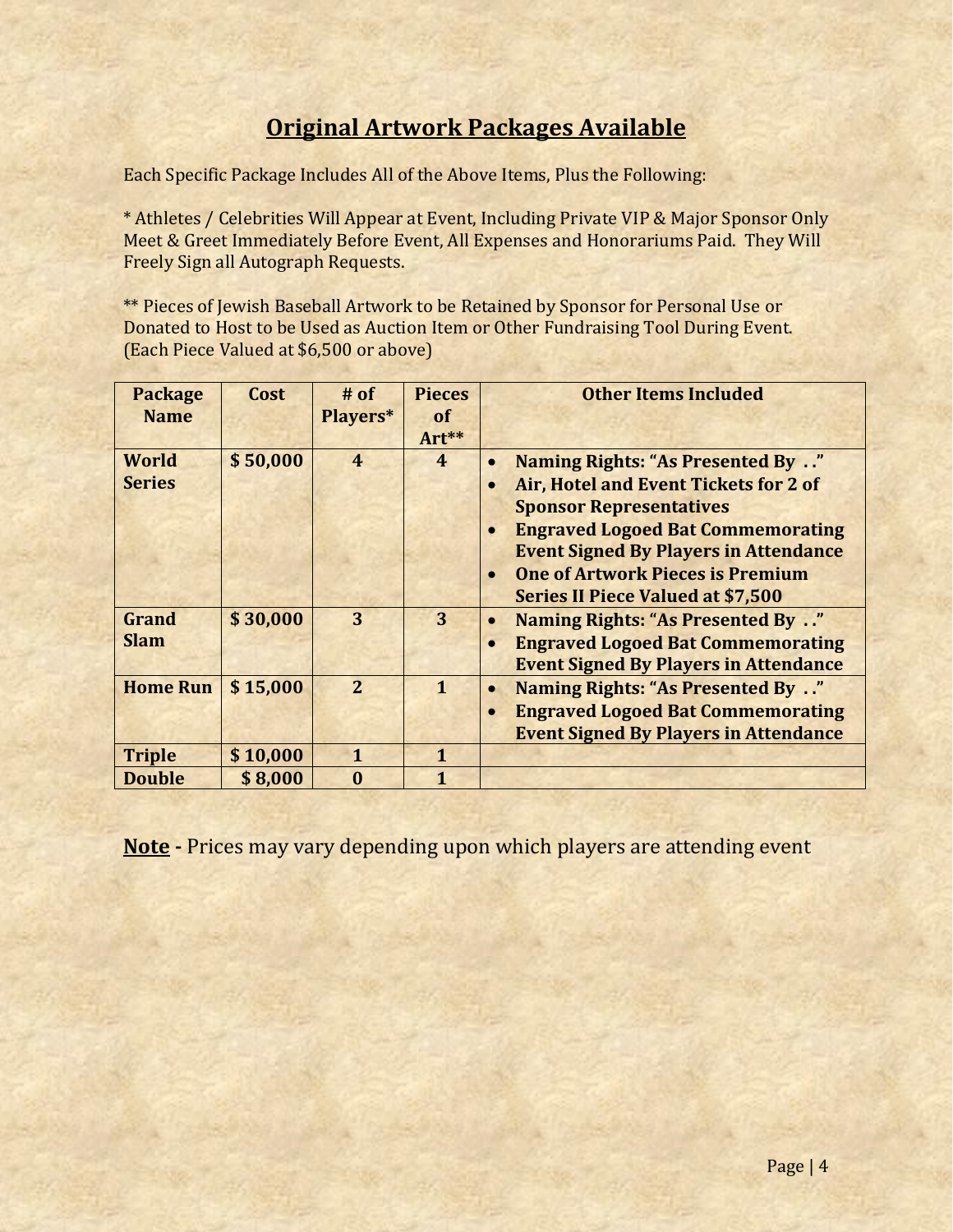### **Giclee Packages Available**

#### **All Giclee Packages Include the Following:**

- Presentation of Entire Unique Program by Greg Harris, Originator of Project, or another representative of JBP (Included with all packages except "Walk Package")
- Honorariums for Presenter of Program and Ballplayer, where Applicable
- Ability to Add on One or More Ballplayers to any Package for the Following:
	- o Individual One on One Meeting Prior to Event with Major Sponsor and All Ballplayers at Event (Up to 2 People Per Sponsorship Package)
	- o Attendance by Ballplayers at Cocktail Hour For Other Larger Donors Immediately Prior to Event
	- o Ballplayers Made Available for Local Radio Interviews to Promote Event and Sponsor
- Optional Raffle Package Valued at Almost \$10,000, Including \$6,500 Original Artwork, Which Will Generate \$4,000 to Host
- Marketing of Event to Jewish Baseball Player.com Network of Thousands
- Souvenir Artwork Centerpieces For Each Table Available (To Be Signed and Given Away to One Person at Each Table)

|  |  |  |  | Giveaway of Item Used During Presentation to One Person in Attendance |
|--|--|--|--|-----------------------------------------------------------------------|
|  |  |  |  |                                                                       |

| <b>Package</b>                    | Cost    | $#$ of         | <b>Giclees</b>         | <b>Other Items Included</b>                                                                                                                                                                                                                                                                                                                                     |
|-----------------------------------|---------|----------------|------------------------|-----------------------------------------------------------------------------------------------------------------------------------------------------------------------------------------------------------------------------------------------------------------------------------------------------------------------------------------------------------------|
| <b>Name</b>                       |         | <b>Players</b> | <b>Included</b>        |                                                                                                                                                                                                                                                                                                                                                                 |
| <b>Single</b>                     | \$3,750 |                | $\overline{4}$         | <b>Presentation of Entire Unique</b><br>$\bullet$<br><b>Making of the Artwork Program</b><br>8 x 10 Reprint of the Artwork Signed<br>$\bullet$<br><b>By Players in Attendance as Free</b><br><b>Giveaways (Limit 100)</b><br><b>Baseball Signed by Players in</b><br>$\bullet$<br><b>Attendance for VIP Ticket Holders</b><br>and for Major Sponsors (Limit 10) |
| <b>Walk</b>                       | \$3,250 | $\mathbf{1}$   | $\boldsymbol{\Lambda}$ | 8 x 10 Reprint of the Artwork Signed<br>$\bullet$<br><b>By Players in Attendance as Free</b><br><b>Giveaways (Limit 100)</b><br><b>Baseball Signed by Players in</b><br>$\bullet$<br><b>Attendance for VIP Ticket Holders</b><br>and for Major Sponsors (Limit 10)                                                                                              |
| <b>Hit By</b><br><b>Pitch</b>     | \$2,250 | $\bf{0}$       | $\overline{4}$         | <b>Presentation of Entire Unique</b><br>$\bullet$<br><b>Making of the Artwork Program</b>                                                                                                                                                                                                                                                                       |
| <b>Fielder's</b><br><b>Choice</b> | \$1,500 | $\bf{0}$       | $\overline{2}$         | <b>Presentation of Entire Unique</b><br>$\bullet$<br><b>Making of the Artwork Program</b>                                                                                                                                                                                                                                                                       |

\* Packages do not include the travel expenses for Player or Guest Speaker.

\* Prices may vary for packages depending on the Player attending the event.